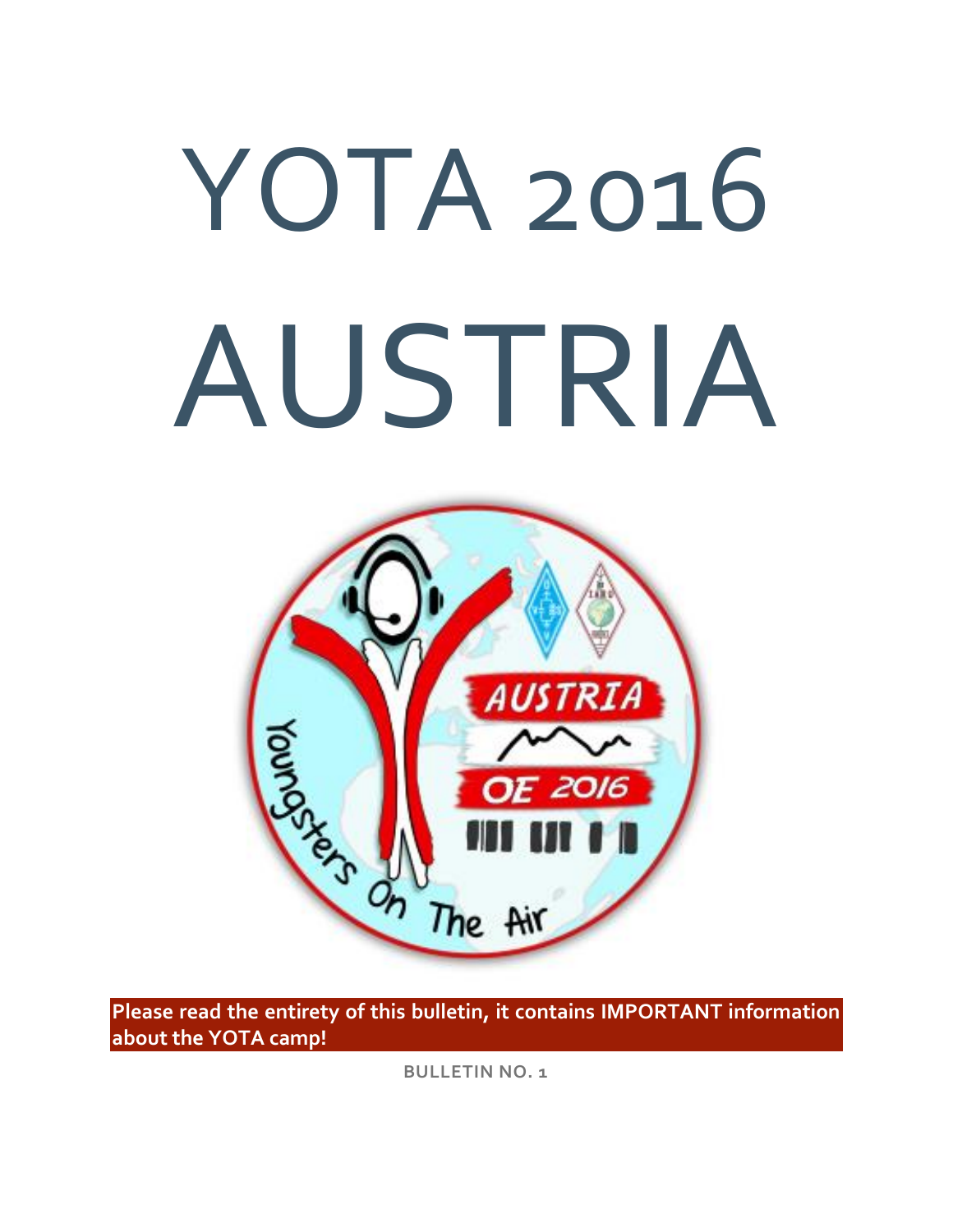#### WELCOME ON BOARD

Youngsters On The Air started in 2011 in Romania. Florin Predescu, YO9CNU, invited about 10 European youth teams to gather together in the beautiful place of Campina. This was the early beginning of YOTA. Within a few years, YOTA has grown exponentially. YOTA went to The Netherlands-Belgium, Estonia, Finland and Italy. We are happy to say that, since the conference in Varna-Bulgaria 2014, YOTA is officially part of the International Amateur Radio Region 1 and mainly funded by IARU R1 budget. But also the inviting society and sponsors contribute to YOTA.

The future programmes contain all kind of amateur radio activities. However, a cultural aspect will be part of the program. This new version of YOTA was held for the first time in Italy (ARI), with not only European teams, but also teams from Middle-East and even Africa. Now going to Austria it's even getting bigger! We have invited teams from Region 2 and 3.

Let's make sure that the youngsters will get an unforgettable time, learn a lot about amateur radio and make many new worldwide friends!

**Lisa Leenders, PA2LS** 

**Youth WG Chair of IARU R1**

## WELCOME TO AUSTRIA

Dear fellow young amateurs!

The time for the biggest YOTA camp ever has come closer and we are already very excited.

We all agree, that it is vital for the future of Amateur Radio Service to attract and promote young operators into our societies.

Therefore, IARU Region1 has implemented a Youth Coordinator (Lisa, PA2LS) and is organizing YOTA month and funding YOTA summer camp

with growing success every year. Last year our son Florian, OE3FTA, had the chance to join the fun in Italy. So we got infected by the idea.

This year the Austrian Amateur Radio Society OeVSV-celebrating its 90yrs anniversary is hosting YOTA2016 summer camp near Salzburg from 16.-23rd July 2016.

About 110 young ham operators in age between 15 to 25 years from 30 countries are invited to spend one week of holiday in Austrian mountains, having fun with Amateur Radio activities and practical workshops, optimizing their skills in electronics and contesting, but also building bridges in international friendship of Amateur Radio Service and Ham Spirit.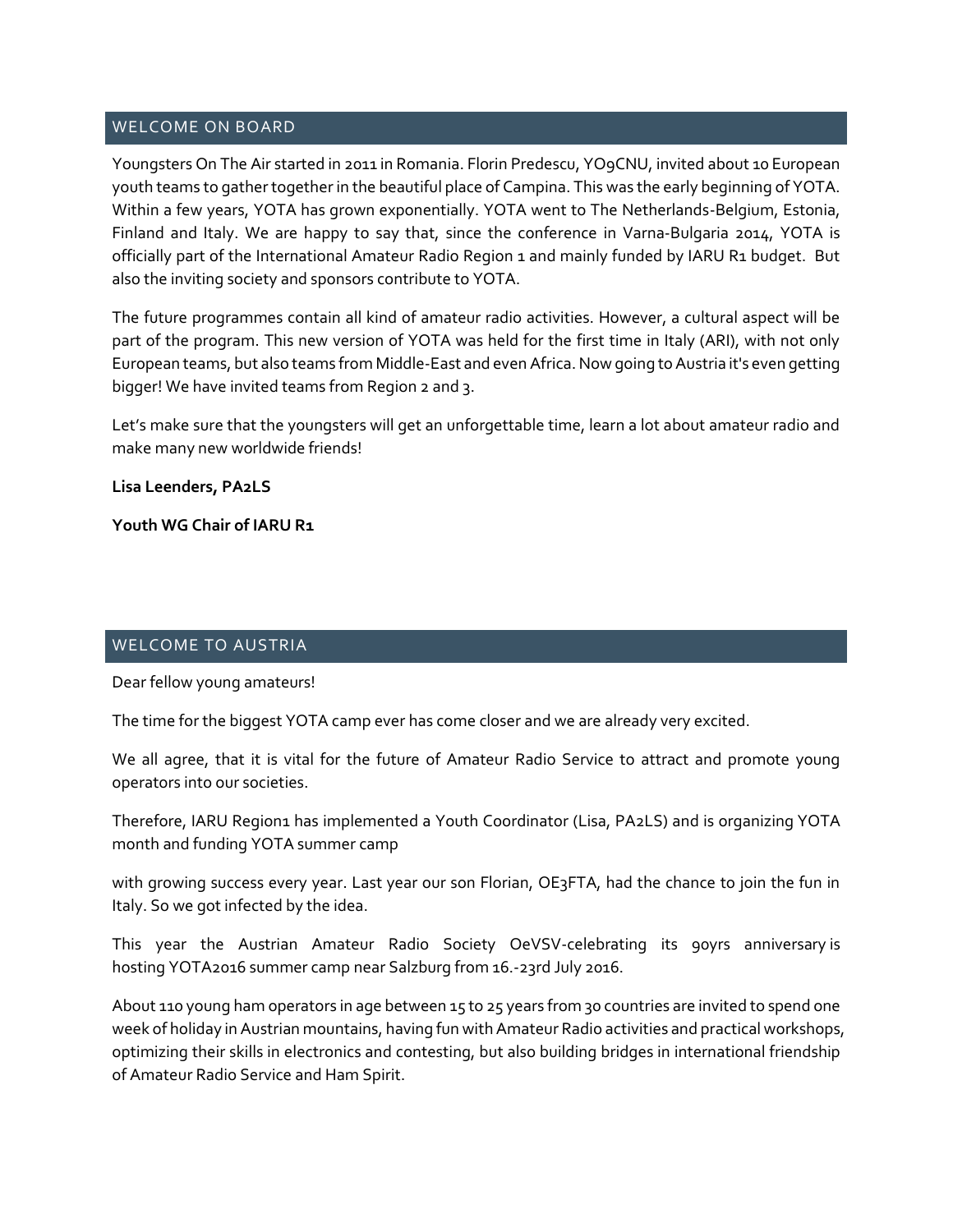In order to spread the seeds of this wonderful event to other regions, participants from America and Asia are expected for the first time, making this year's summer camp in Austria a really worldwide event!

So in the name of the Austrian Amateur Radio family, the organizing team and IARU R1. we would like to welcome you to this event and are looking forward to get to know your personality, your ideas and passion for the future of Amateur Radio.

Let's have fun and good DX!

**vy 73 de Barbara, OE3YCB, Florian OE3FTA** 

**and Mike, OE3MZC**

**President of OeVSV**

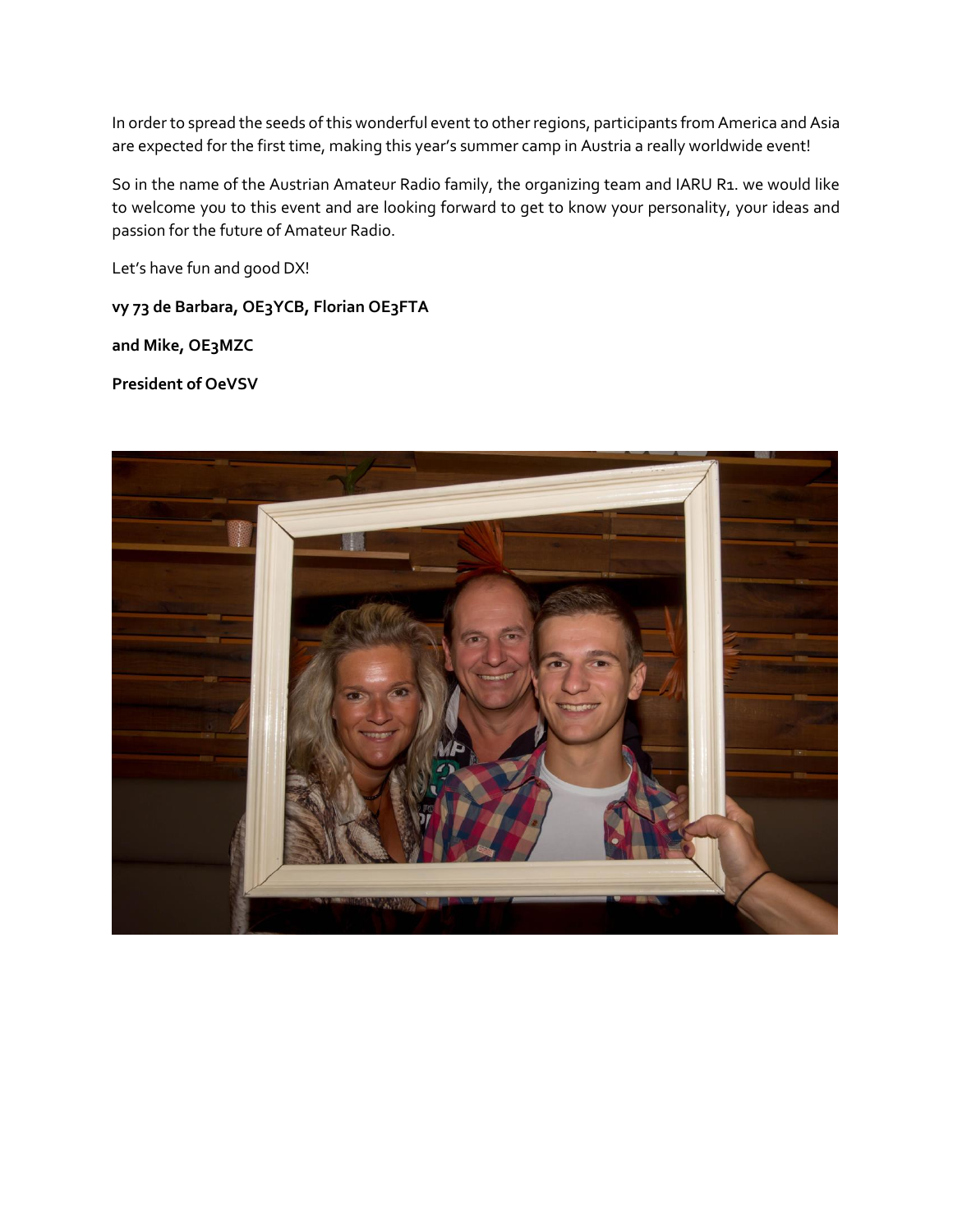#### FRIEDRICHSHAFEN HAM RADIO MESSE

Members of the YOTA Austria team will be at the well-known Ham Radio Messe in Friedrichshafen (DL) that takes place 24-26 June. OeVSV Stand (A1-145) will be our base and all youngsters are welcome to meet each other there. We can collect things from the teams to bring to the camp. It could be useful for teams that come to Austria by plane. Example: Things like food & drinks for intercultural evenings takes a lot of space which is expensive on the plane. We set an appointment at OeVSV Stand at A1-145 for Saturday at 16:30 for a ceremony with ARI to hand over YOTA key and official YOTA flag. If all Youngsters/Teams who have the possibility to go to FHN could meet us at the OeVSV stand, that would be great!

## CAMP LOCATION

#### ON THE MAP

#### **WAGRAIN**

south of SALZBURG (OE2), in Austrian Alps about 1 hour by bus from international airport SALZBURG.

At 900m above sea level it offers a number of attractions and activities such as hiking, mountain biking and rafting.



## ACCOMMODATION

#### **Youth Hotel OBERWIMM**

**<http://oberwimm.com/en/hotels/jugendhotel-oberwimm/>**

- Located in beautiful scenery on large open field outside of town
- Just 300m away from WaterWorld (outdoor/indoor pool and slide)
- Large seminar rooms (90+ people) for workshops and presentations
- Large indoor sport hall, football field, beach volleyball, basketball, sport grounds, etc.
- Fire place for evening events and BBQ
- 200m away from a cable car
- Excellent food on all-inclusive basis with free non-alcoholic drinks all day
- Teams will reside in modern 2-6 bed rooms each including shower/WC &TV.
- Air-conditioned room for radio station and plenty of space for antennas
- The hotel resides next to a forest, which is available to hold an ARDF event.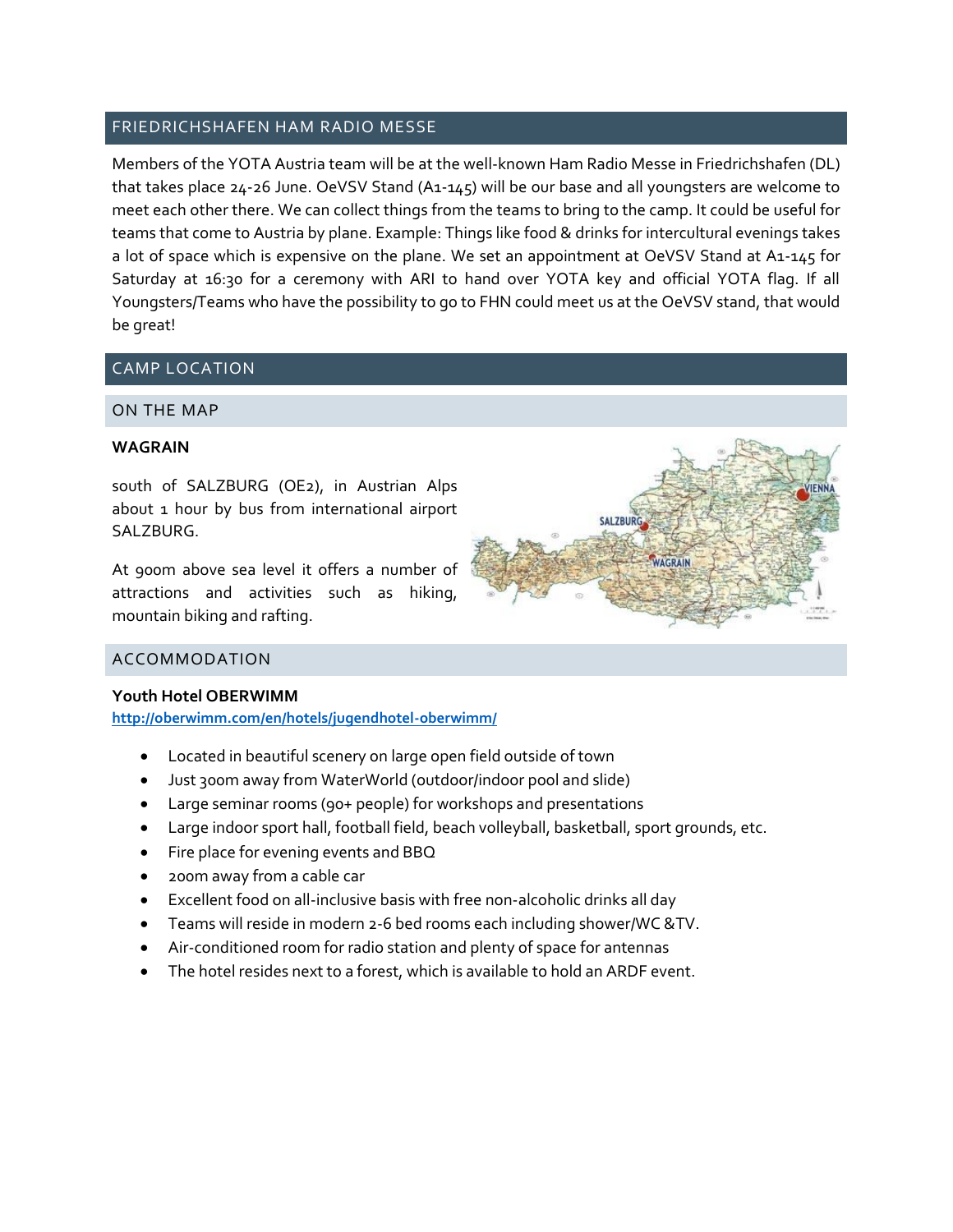





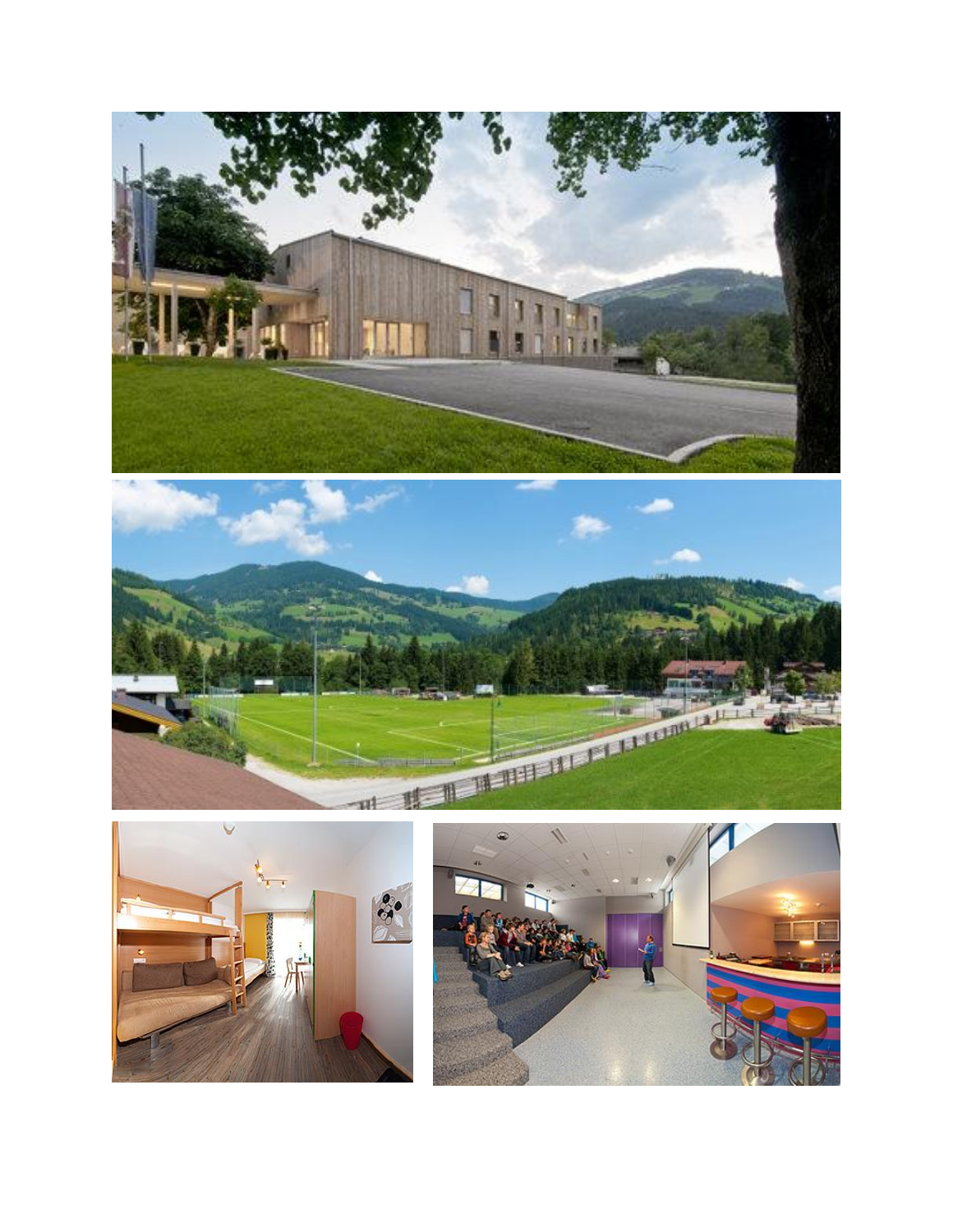## ATTRACTIONS NEARBY/EXCURSIONS

## FORTRESS HOHENWERFEN, COTA

The former fortification was built between 1075 and 1078 by the order of Archbishop Gebhard of Salzburg as a strategic bulwark atop a 155m high rock.



Impressive falconry flight displays at the historical falconry centre: Vultures, red kites, falcons and other birds of prey display their airborne grace several times a day. We will make a COTA activation.



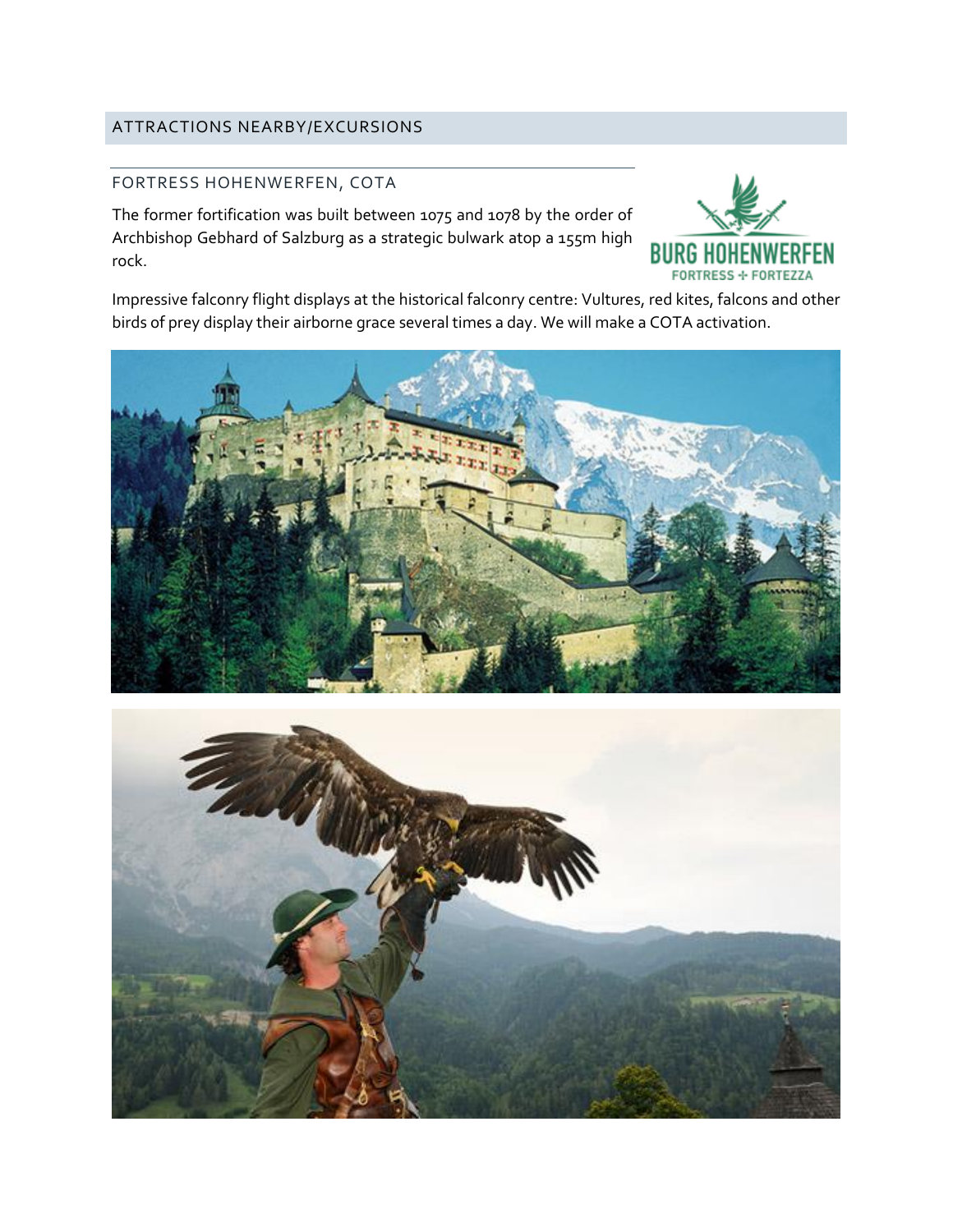## SOTA SUMMIT GRAFENBERG/GREISKAR/GERNKOGEL

Using the cable car next to the hotel we'll move up to an 1800 to 2000m high summit with beautiful view and mountain top lakes. Perfect to make a long distance VHF/UHF-QSO with hand-held or to test the HAMNET link on 2,4 or 5GHz from summit to summit or well into Germany. We will use our self-made Hf-antenna for SOTA contacts!

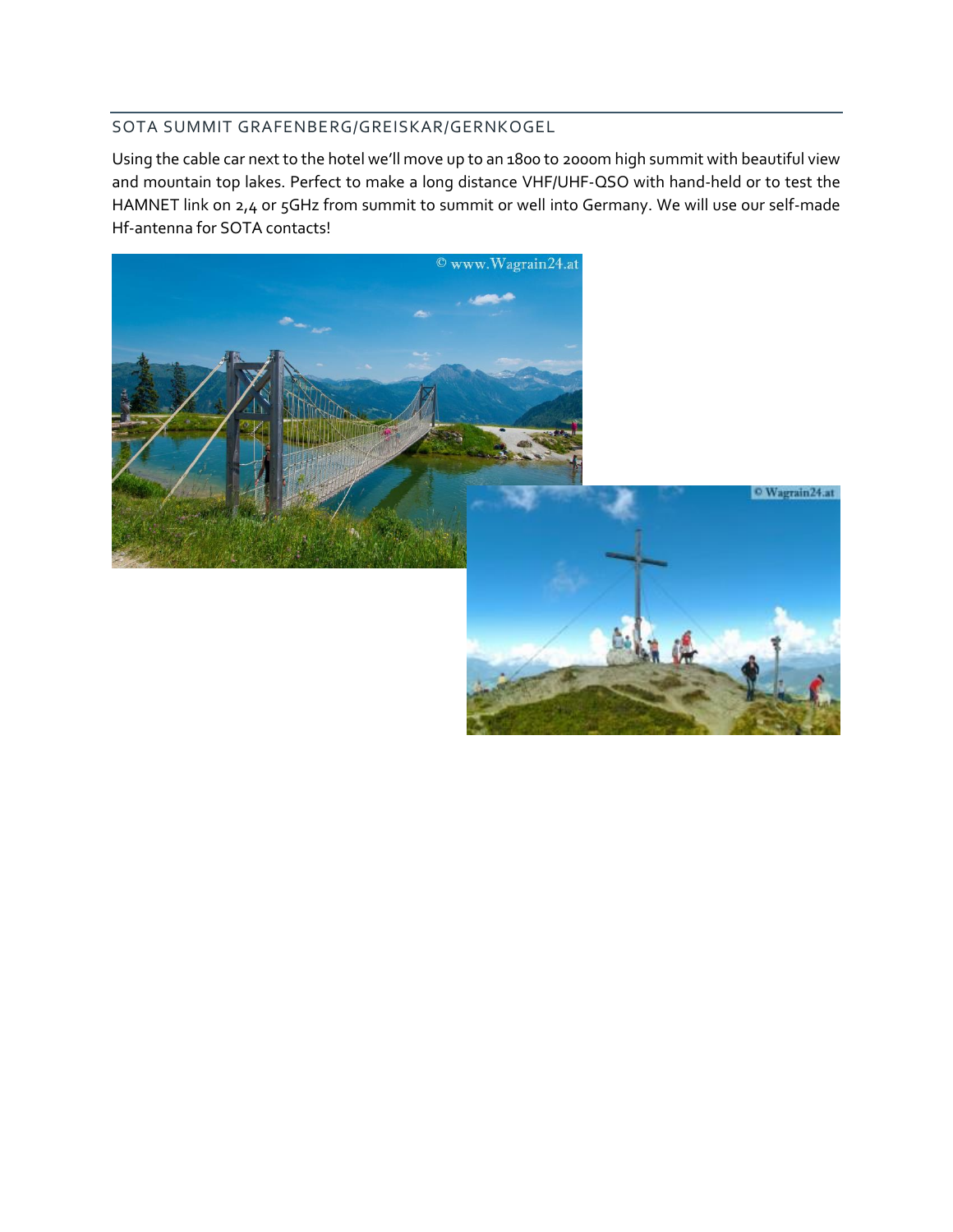# EISRIESENWELT – ICE CAVE

## **World largest frozen ice cave**

# <http://www.eisriesenwelt.at/en/home.html>

We will be able to experiment with propagation underground using our VHF/UHF radios while exploring the cave labyrinth with a total length of more than 40 kilometres.

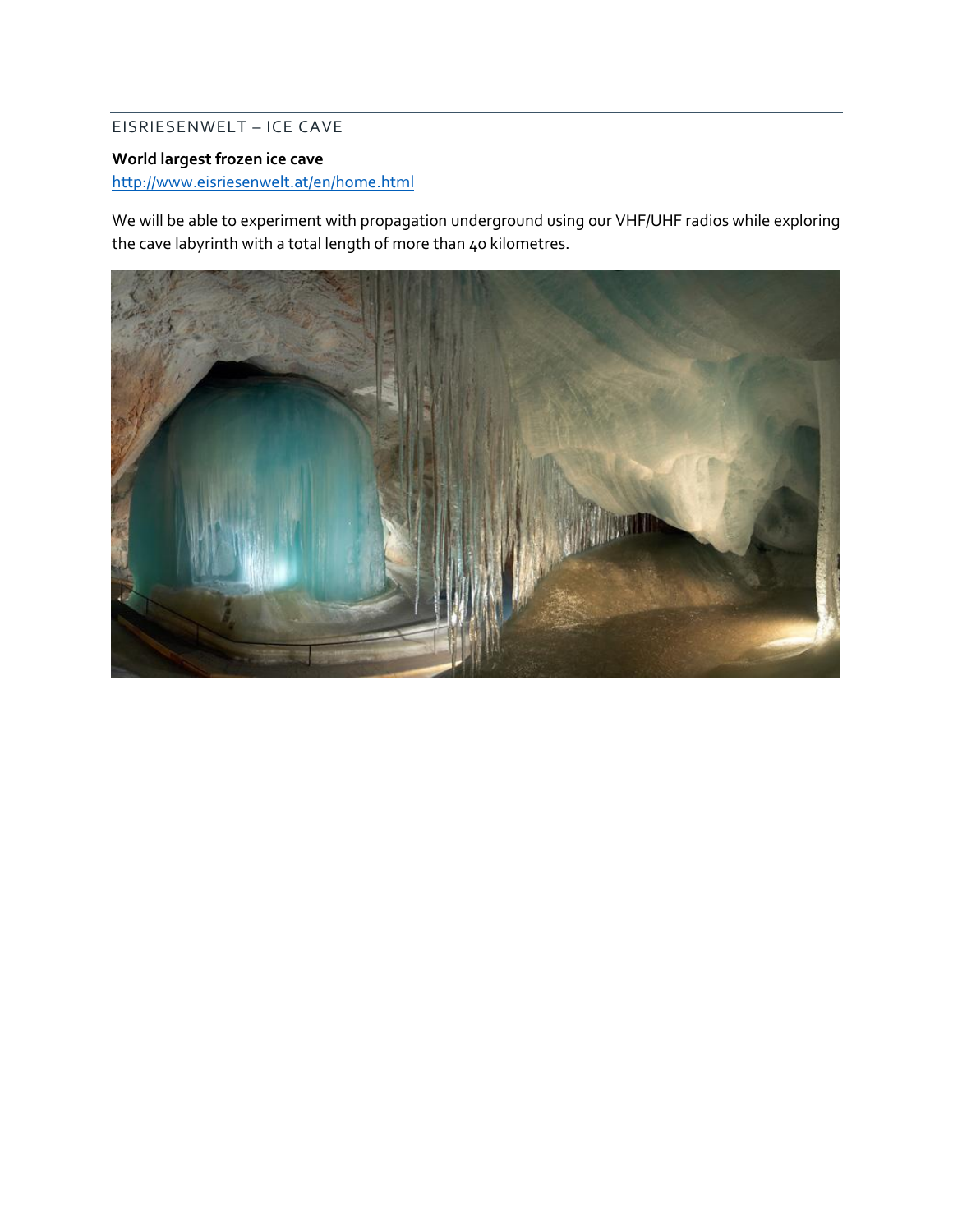## TIMETABLE

We have a preliminary timetable at the moment. We are still preparing some workshops, so they could be changed. We'll spend one full day (Tuesday) on a trip to Fortress Hohenwerfen and into the Ice Cave and one day out in the mountains with all of you. **One important thing: we are in the mountains! So please bring some good shoes and warm jacket.** Don't forget, it will be cold in the Ice Cave! So activities will be "weather" compatible, usually in July temperatures are between 10°C and 30°C and rain is not uncommon. Be prepared!



During all times keep the YOTA-Special Event Station OE2YOTA up and running on HF and VHF! …and HAVE FUN!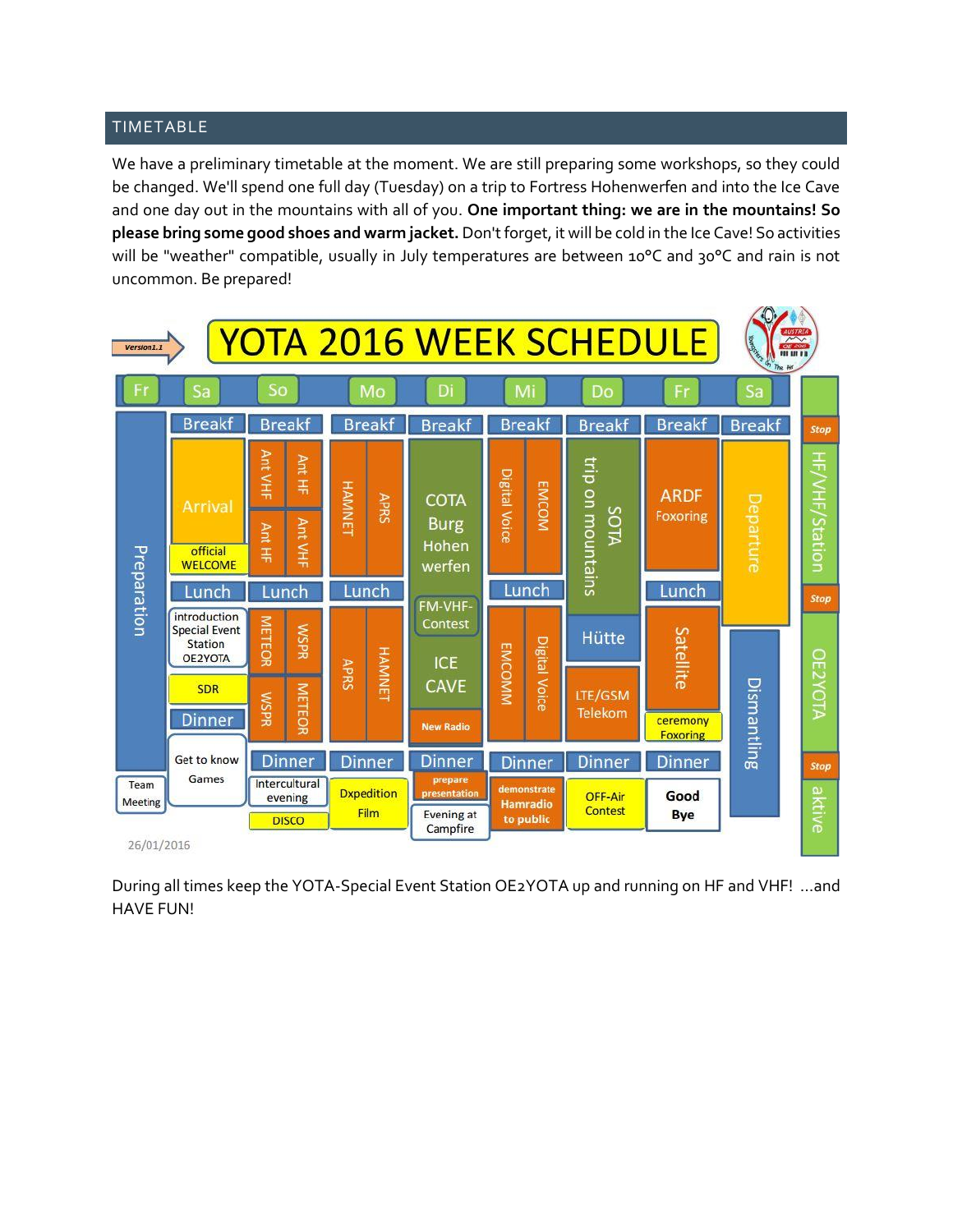## PARTICIPANTS

30 Teams from different member societies of IARU R1 and one team from Region2 (USA), with a total of 114 youngsters joining us at YOTA AUSTRIA. Every team consists of one team leader and up to 3 members between 15 and 25 years old. This year the following countries are participating:

| OE              | Austria                |
|-----------------|------------------------|
| $\mathbf I$     | Italy                  |
| ES              | Estonia                |
| ${\mathsf G}$   | UK                     |
| PA              | The Netherlands        |
| ON              | Belgium                |
| HA              | Hungary                |
| SP              | Poland                 |
| 9A              | Croatia                |
| ET              | Ethiopia               |
| OK              | Czech Republic         |
| HB <sub>9</sub> | Switzerland            |
| OM              | Slowakia               |
| <b>ZS</b>       | South Africa           |
| DL              | Germany                |
| <b>SM</b>       | Sweden                 |
| LZ              | Bulgaria               |
| YU              | Serbia                 |
| S <sub>5</sub>  | Slovenia               |
| OH              | Finland                |
| Z <sub>6</sub>  | Kosovo                 |
| 3V              | Tunisia                |
| LY              | Lithuania              |
| EA              | Spain                  |
| YO              | Romania                |
| E <sub>7</sub>  | Bosnia and Herzegovina |
| 40              | Montenegro             |
| $\mathsf{A}_4$  | Oman                   |
| W               | <b>USA</b>             |
| <b>OZ</b>       | Denmark                |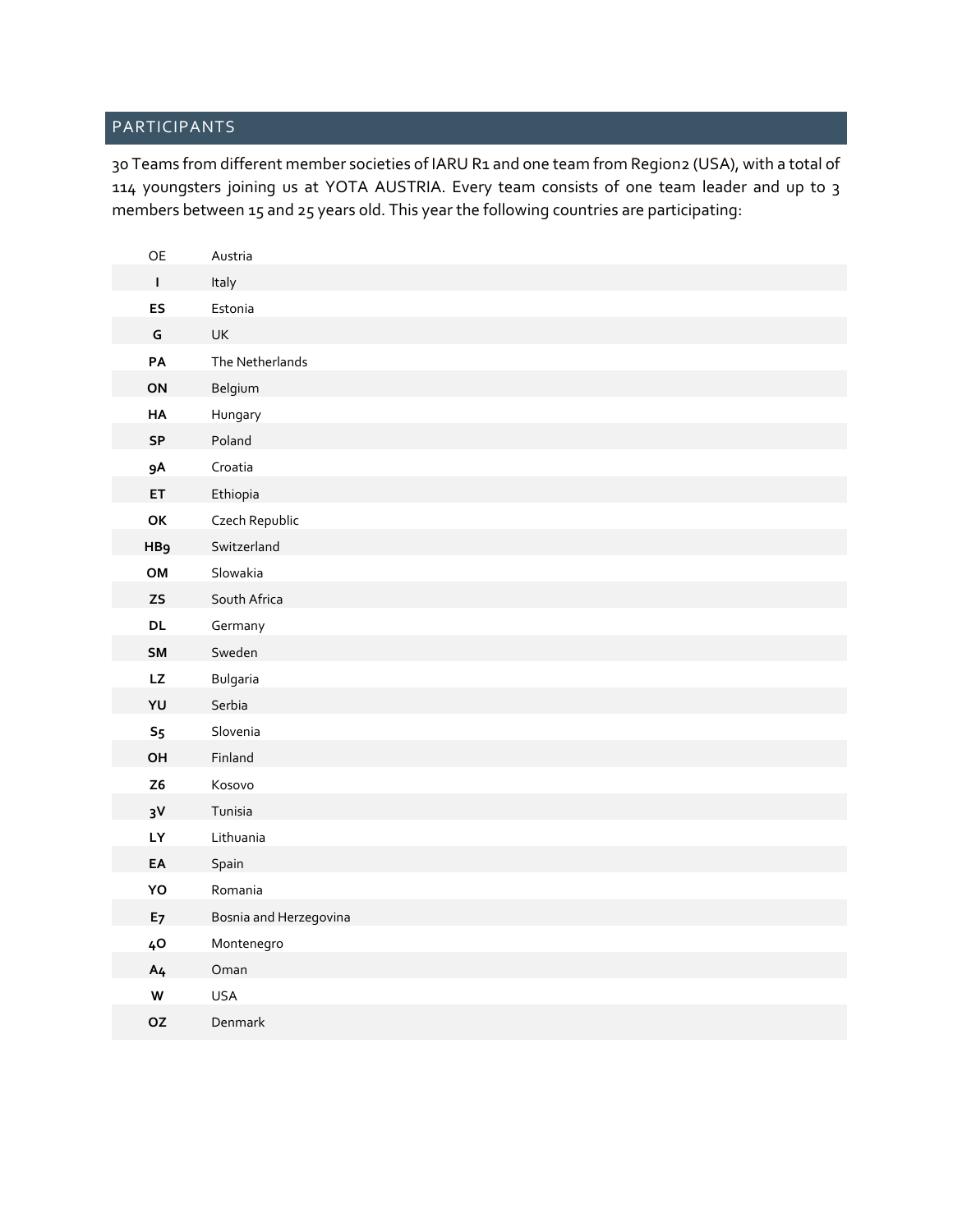## CHECKLIST (PROPOSED THINGS TO BRING)

- Passport or ID card
- Travel and health insurance (obligatory!)
- Necessary medicines if needed
- Amateur Radio License (if you have one)
- Mobile Phone with a charger
- Shampoo and shower gel
- Toothbrush and paste
- Beach Towel and swimming suit
- Extra underwear and a lot of T-shirts (one official tshirt will be provided to each participant)
- Sun Cream good protection & Sunglasses (if you use)
- Cap to protect from the sun (take a look at www.ham-yota.org/shop)
- **Good Sport shoes and warm clothes for some activities on mountains & in ice cave (cold!)**
- Waterproof raincoat (Just in case it starts raining)
- QSL cards (if you have any)
- VHF/UHF Handheld radio
- Laptop (at least 1/team)
- Torch/headlamp
- Permission from parents in the form of parental consent letter (if under 18)
- Your national flag (at least 1/team)
- Clothes from your country (like national t-shirt)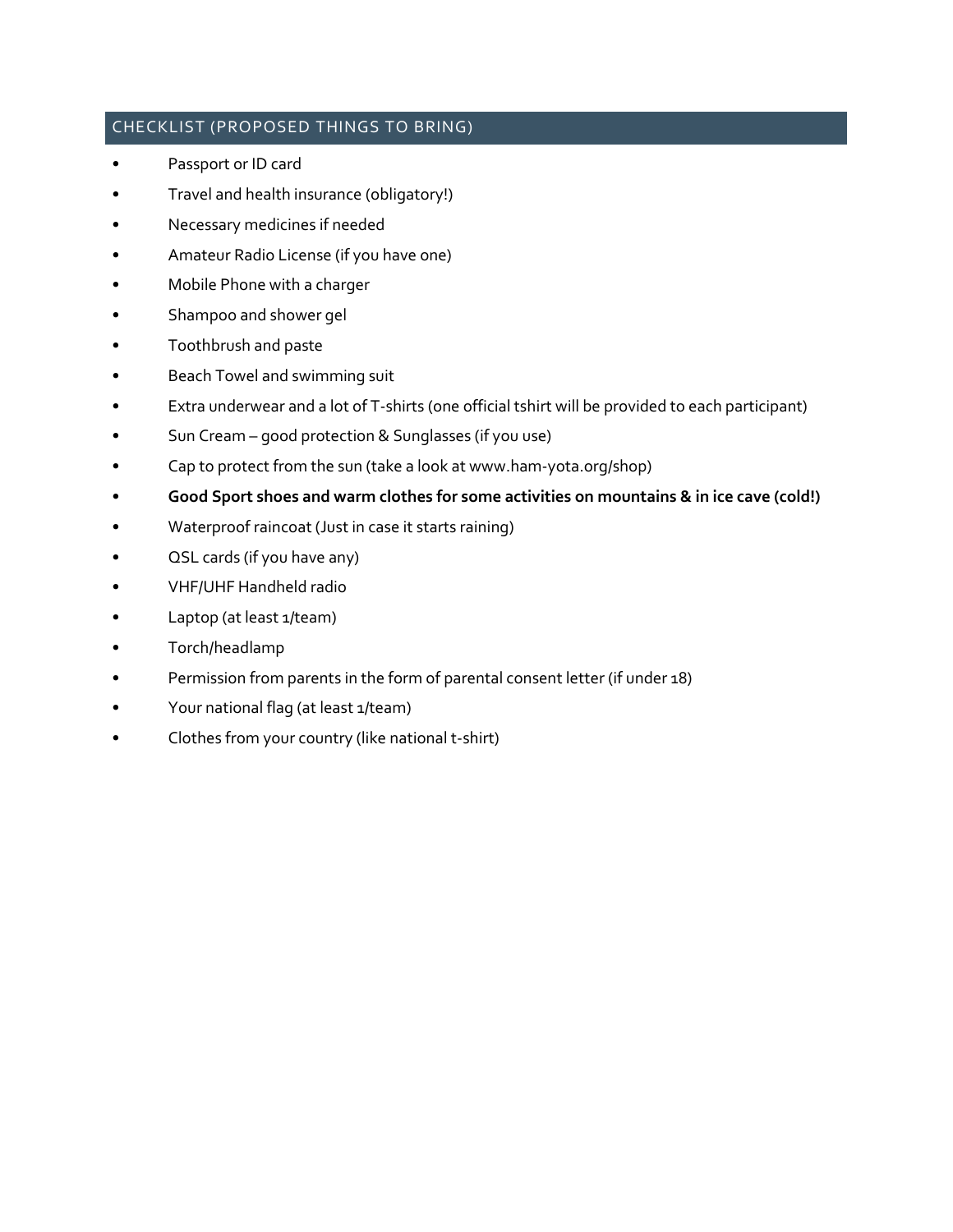## INTERCULTURAL EVENING

Tradition since the first YOTA is the Intercultural evening. All teams are asked to bring local food and drinks from their home country. This is the chance to show your country to the participants, everyone will taste the local foods and drinks brought by you. You will get a table where you can place food/drinks and other attributes to show your host country. Recommended is to bring a country flag.

#### **Prepare a short (max. 1 minute) presentation about the things you brought.**

This evening is one of the most requested evenings of all the participants. Give it your best!

#### RADIO STATION

We will have a super radio station in Wagrain. Thanky to our sponsors there will be 3-4 HF-Stations and a VHF/UHF All-Mode Station with PA (1kW) and hopefully really big antennas. The requested special callsign is OE2YOTA and we plan do be on air also with Meteor Scatter! Each team should make reservations and use the station several times! Rules of the station will be explained on location. We should try to be "on air" as much as possible to spread awareness of our activity and YOTA.

#### HOMEWORK

There is one task for all teams. It's the team leader's job to make sure everyone is involved: PREPARE ENERGIZER / ICE BREAKING GAMES Every team should prepare some small games that we can play (inside or outside). The games should be easy to explain and take 10, 15 minutes max. Remember we have our private sport ground, and games could be take place there! Some small equipment (ball, sticks, paper/pens etc.) can be used, but please contact us in advance if you need anything. The times for every team can be checked from the schedule.

## PAYMENT

As you already know, every participant has to pay a sum of 25 euros. You can either:

- 1. Pay cash on arrival
- 2. Credit transfer

Credit transfer information:

IBAN: AT46 3241 3000 0011 9313 BIN: RLNWATWWLAA Message: Please include your name and callsign as payment message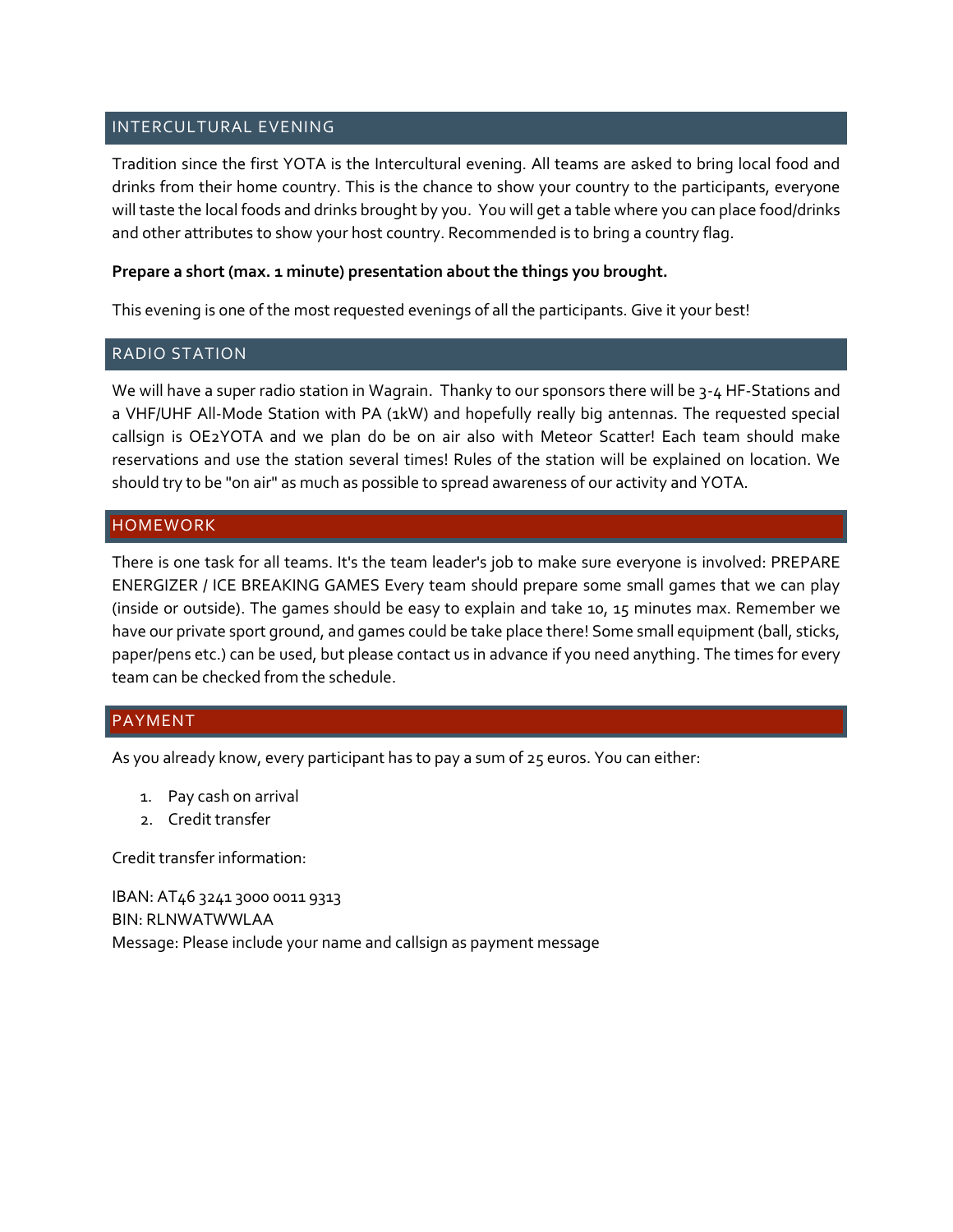## AIRPORT PICKUP/DROP OFF

#### **Pickup and drop off airport or train station SALZBURG**

We will arrange the transfer from Salzburg to the camp in Wagrain for all attendees which arrive on Saturday. We ask all attendees to inform us about the scheduled arrival time two weeks (latest 04 of July) in advance.

We then plan the exact time for pickup and will inform you via mail. We also will drop you off if needed, details will be planned during the camp.

#### **Please also inform us about early arrival (before Saturday) and late departures to plan pickup and hotel.**

Use the following form:

[https://docs.google.com/forms/d/15C94WoKm2ID4ziuwKGEzZ\\_36bwnC3N7mWSdbAamoiM8/viewform](https://docs.google.com/forms/d/15C94WoKm2ID4ziuwKGEzZ_36bwnC3N7mWSdbAamoiM8/viewform)

#### ALCOHOL & SMOKING POLICY

In Austria, people under 18 years are not allowed to buy and consume any kind of alcoholic drinks or buy cigarettes. This rule also counts for our event and it is the team leader's responsibility to make sure that participants obey this. We don't control alcohol consumption but please notice that the event site does not allow it. The hotel is NON-SMOKING in all rooms.

#### FAQ

If any of you have any question: we are going to create an FAQ document that will be available on the YOTA web site. So feel free to send your question to austria@ham-yota.com (or directly to oe3seu@oevsv.at).